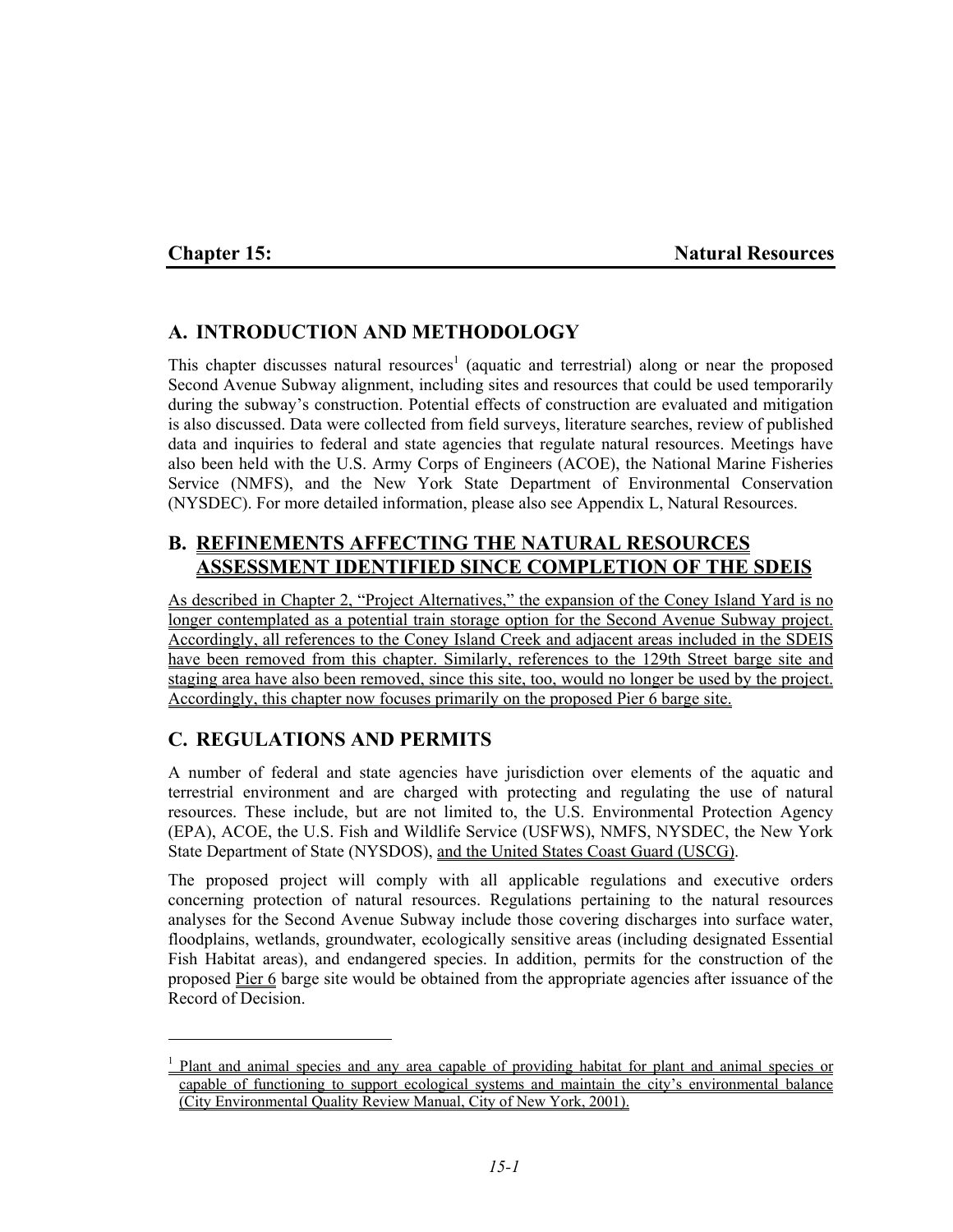## **D. EXISTING CONDITIONS**

The vast majority of the area that could be directly or indirectly affected by the Second Avenue Subway consists of paved property where natural resources would not be affected. Consequently, the text below concentrates on those sites where impacts to natural resources could potentially occur—chiefly, unpaved areas (parklands) and the Pier 6 site along the water's edge at the East River (see Figure 15-1).

## **GEOLOGICAL AND TERRESTRIAL CONDITIONS**

The substrate underlying Manhattan consists of three prominent geologic formations: Manhattan Schist, Inwood Marble, and Fordham gneiss, all of which are highly folded, faulted, and metamorphosed rocks. From a natural resources perspective, the entire Second Avenue Subway corridor is located within disturbed, urban areas where either no vegetation or highly invasive species exist. Similarly, the parkland sites that could be affected by subway construction are largely paved spaces where vegetation is generally limited to perimeter trees and ornamental plants. The existing rail yards and maintenance facilities that are proposed for possible reconfiguration as part of the Second Avenue Subway project are industrial sites, where natural conditions have been disturbed and/or altered over many years. Terrestrial and avian wildlife along the corridor, in the parks, and at existing rail yards is generally limited to urban species tolerant of urban conditions.

The NYSDEC Natural Heritage Program Database has no record of endangered, threatened or special concern species at the project sites, though the endangered peregrine falcon and its nests have been observed near the Pier 6 site. NYSDEC has determined that the four protected plant species once found in Queens and Brooklyn are no longer found in these areas. Therefore, no further surveys for these species are required if NYCT were to use its existing 36th-38th Street Yard for train storage.

## **FLOODPLAINS AND WETLANDS**

The following portions of the project are located in the 100-year floodplain: the proposed subway alignment and some storage tracks in East Harlem and Lower Manhattan, the potential staging and barge site at Pier 6 and the southern and eastern portions of the 207th Street Yard.

Under New York State Tidal Wetlands Land Use Regulations (6NYCRR Part 661), NYSDEC is responsible for designating wetlands within New York State. NYSDEC follows a process in designating wetlands, wherein a checklist of criteria characterizing wetlands is used and the area is assessed for the presence of these qualities. While the portion of the East River near Pier 6 was designated as littoral zone (areas shallower than 6 feet at mean low water (MLW) that are not intertidal, and are considered tidal wetlands) under NYSDEC's tidal wetland mapping system, this area was dredged to depths greater than 6 feet at MLW in 2001, so there is likely no littoral zone remaining at this location. Additionally, a continuous functional bulkhead runs along the entire potential construction site, limiting the potential for tidal marsh plants or submerged aquatic vegetation (SAV). Therefore, it is unlikely that Pier 6 meets the criteria for designation as a wetland. However, should sedimentation cause the site to fill in, the site may meet the criteria of a tidal wetland in the future, and the Second Avenue Subway would have the potential to affect this potential resource.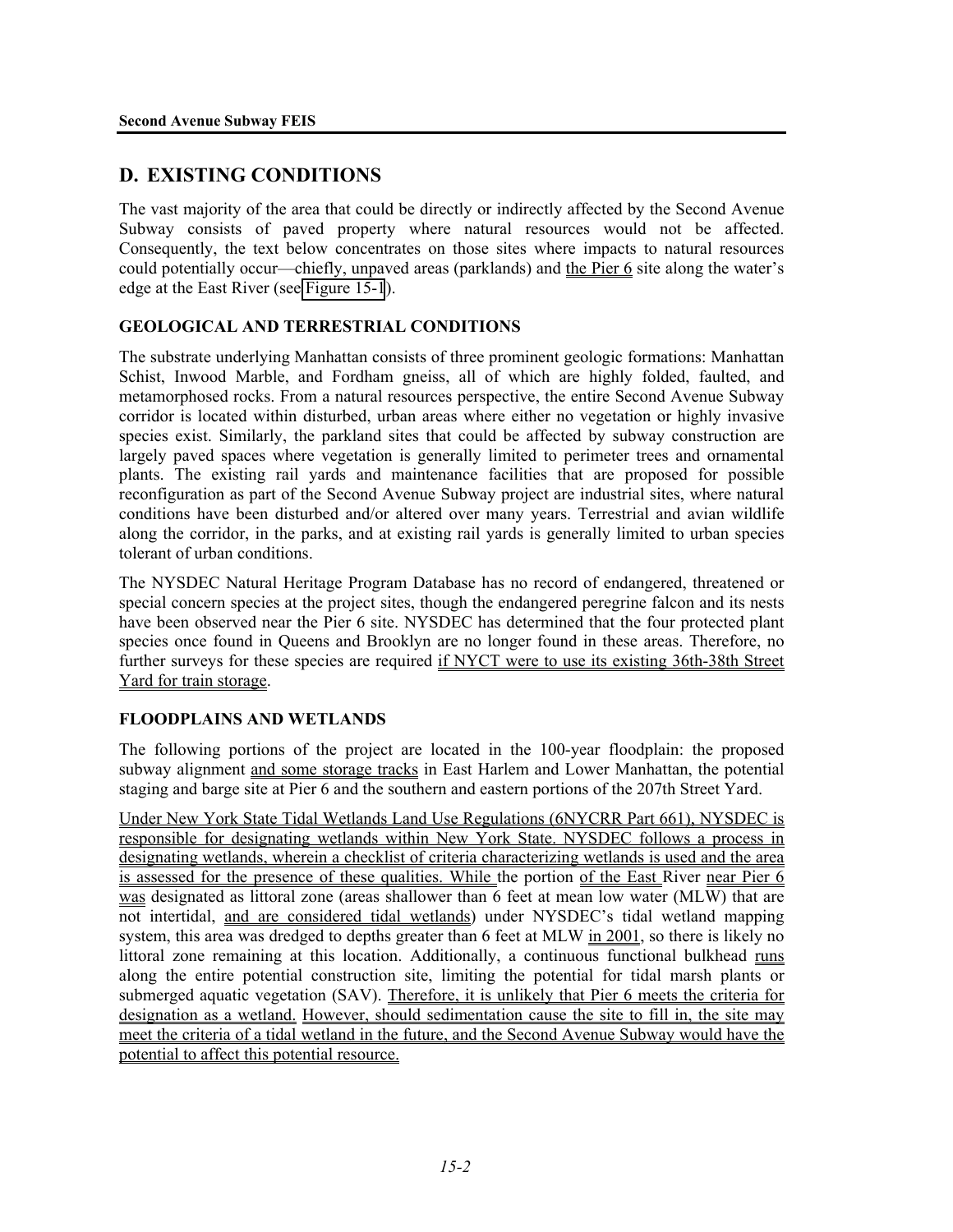#### **GROUNDWATER AND SURFACE WATER**

Groundwater along the project alignment in Manhattan is typically found at approximately 10 to 60 feet below grade. Manhattan's groundwater is not used for potable supply, and non-potable use is limited.

The East River (where Pier 6 is located) is a tidal strait connecting New York Harbor with the western end of Long Island Sound. The lower East River primarily has a hard, rock bottom consisting of gravel, cobble, rocks, and boulders covered with a shallow layer of sediment. Sediment samples collected at the Pier 6 site were primarily silt and clay with some sand. In 2001, fecal coliform concentrations for the lower East River complied with specified best-use classifications for fishing for each month, with periodic increases following rainstorms. The Inner Harbor also shows the least year-to-year chlorophyll *a* variation and lowest summertime average; although, trends have shown a slight increase in chlorophyll *a* concentration in the 1990's. The river has a best use classification of Class I. The area surrounding the project site at Pier 6 on the East River was dredged under emergency conditions in Fall 2001, and approximately 60,000 cubic yards of sediment were removed. The cement bulkhead at the Pier 6 site is generally in good condition. Current velocity is very rapid and can reach 5 knots. Concentrations of heavy metals and methylene chloride have been measured in East River sediments. Results of sampling at Pier 6 indicate that sediment concentrations of contaminants exceed NYSDEC guidance levels (TAGM #4046) for some SVOCs and heavy metals.

#### **AQUATIC BIOTA**

The hydrodynamic and estuarine characters of the East River coupled with the heavy industrial discharges that have occurred in this location make the river a harsh environment; therefore, many of the species using it are tolerant of highly variable conditions. Continued water quality improvements in this water will result in improved aquatic habitat.

Phytoplankton are the dominant primary producer in the East River and New York Harbor, to which it is connected. Diatoms (fresh and marine water algae) are generally the dominant group of phytoplankton. Residence times of phytoplankton species within New York Harbor are short and individuals move quickly through the system. While submerged aquatic vegetation (SAV) is not typically found in these water bodies, macroalgae do occur on hard surfaces and sandy or muddy bottoms. Copepods (crustaceans) are the dominant group of zooplankton found in the NY Harbor Estuary system. Over 180 benthic taxa have been identified in the NY Harbor Estuary and over 100 taxa have been identified in the East River, most of which were crustaceans or polychaetes. Macroinvertebates collected in July 2002 at Pier 6 included pollution tolerant and pollution sensitive organisms. Dominant macroinvertebrates were polychaetes (segmented worms) in the *Capitellidae* and *Spionidae* families.

A mixture of habitats in the East River support marine, estuarine, anadromous, and catadromous fish. Despite the relatively low value of the East River as residential fish habitat, it serves as a major migratory route for certain species from the Hudson River to the Long Island Sound. Winter flounder, scup, bluefish, Atlantic silverside, striped killifish, common killifish, striped bass, tomcod, members of the herring family, and American eel are among the species seasonally present in the East River. Essential Fish Habitat has been identified for 15 species at the Pier 6 site in the East River (although in most of the East River, EFH is designated for 17 species). The EFH assessment prepared for use of Pier 6 location by the Second Avenue Subway is attached as part of Appendix L and provides a more detailed discussion of EFH. Protected species within the New York Harbor Estuary (leatherback, loggerhead, Kemp's ridley, and green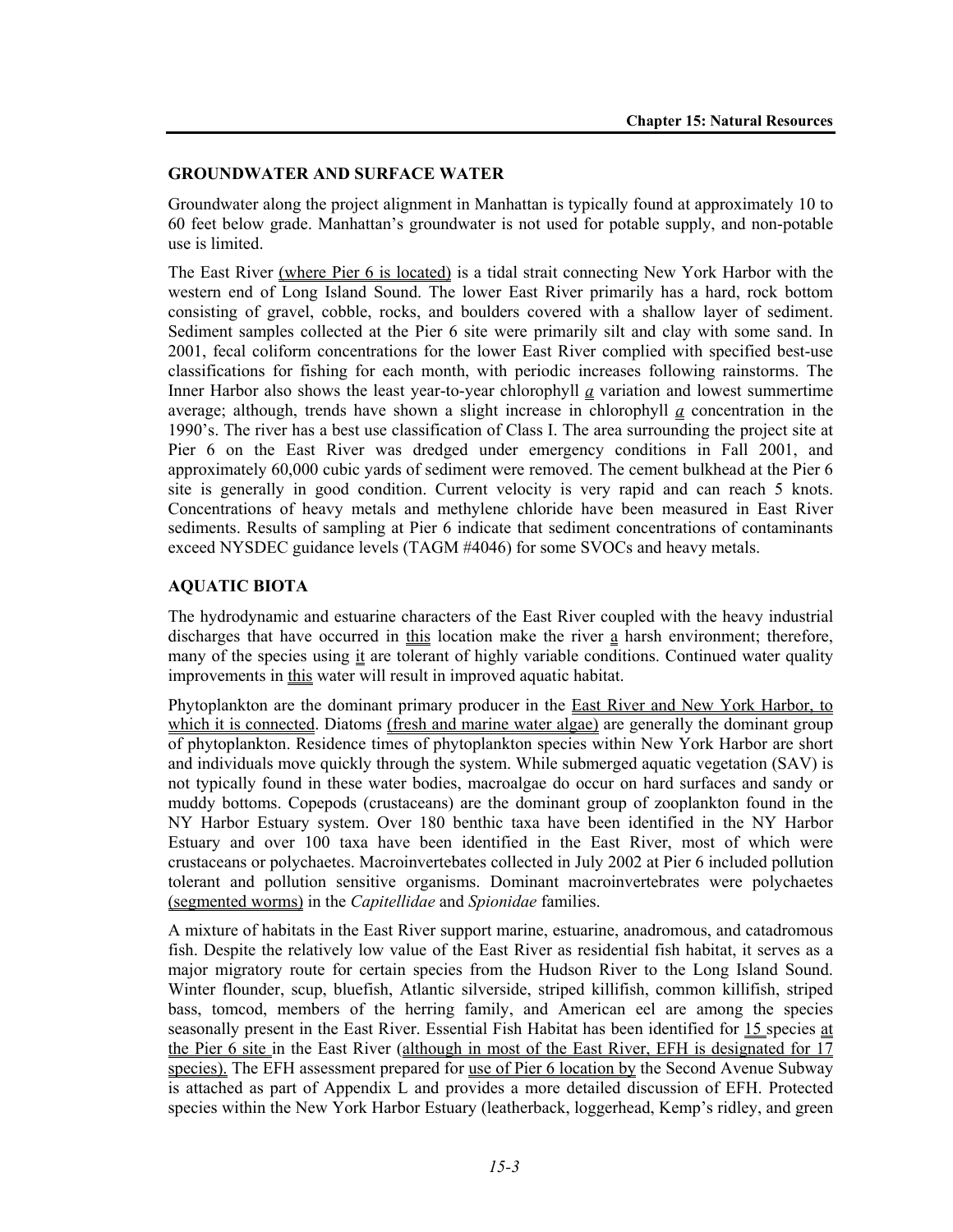turtles) are not likely to occur within the project sites except as occasional seasonal transient individuals.

# **E. FUTURE CONDITIONS COMMON TO ALL ALTERNATIVES**

No projects that would affect existing natural resources conditions before  $2025<sup>1</sup>$  are proposed along the Second Avenue Subway alignment. However, it is possible that construction could occur adjacent to the Pier 6 waterfront site before 2025. The Mayor's office has announced plans to develop the East River waterfront, including in the vicinity of Pier 6, for a combination of housing, cultural uses, and open space. In addition, the ongoing water quality improvements that are underway throughout the harbor should continue to result in some enhancement for aquatic resources habitat at the East River. This includes a projected citywide reduction in combined sewer overflow (CSO) discharges.

# **F. CONSTRUCTION IMPACTS OF THE PROJECT ALTERNATIVES**

The following discussion considers the potential impacts to natural resources that could occur from construction of the project alternatives.

### **NO BUILD ALTERNATIVE**

Under the No Build Alternative, continued water quality improvements within the project areas should improve aquatic habitat and utilization by aquatic organisms.

#### **SECOND AVENUE SUBWAY**

l

Given the large number of trucks that would be required to remove and bring in material from shaft sites each day (see Chapter 3, "Description of Construction Methods and Activities"), removing spoils from Manhattan by barge was considered as a means of minimizing disruption to the communities at the shaft sites and of reducing the amount of regional construction activity. Chapter 3 describes construction activities that would occur at the proposed barge site at Pier 6 during Phase 4 of the subway's construction.<sup>2</sup> The proposed barge operation would be temporary but could last throughout the projected 7-year project construction period for this phase (a reduction from the 10 years described in the SDEIS for use of Pier 6). Therefore, the following impact analysis conservatively treats it as a permanent operation.

## *GEOLOGICAL AND TERRESTRIAL CONDITIONS*

Although the amount of bedrock and soil that would be removed during the tunneling processes during all construction phases would be substantial, the underlying geology of Manhattan would not be altered and no adverse impacts would occur.

Given the disturbed, urban environments within which the terrestrial project sites reside, no significant adverse impacts to vegetation and wildlife habitats would occur along the Manhattan alignment. The plants and animals found in these locations are limited and would likely be

 $1$  As described in Chapter 2, the FEIS analysis year was changed to 2025 from 2020, which was assessed in the SDEIS, in order to be consistent with the Section 5309 New Starts Annual Update for 2005.

<sup>&</sup>lt;sup>2</sup> Since publication of the SDEIS, a 4-stage phasing plan has been developed that would permit the subway to be constructed and operated incrementally. See Chapter 3 for more information.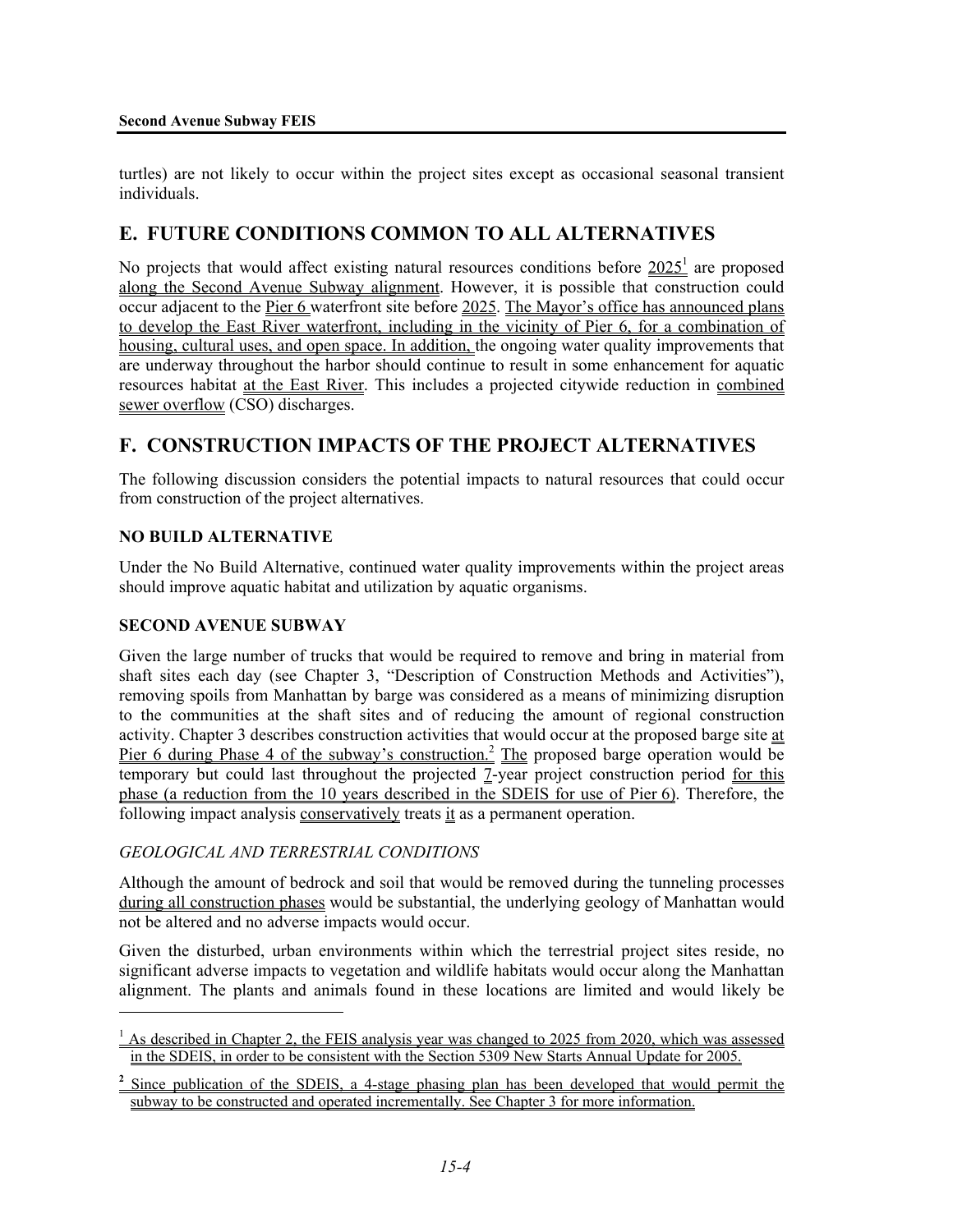tolerant of any increased disturbance created by the project. Adverse impacts to some wildlife due to loss of habitat would not adversely impact populations of these species within the New York City region. While construction of the project would result in the removal of mature trees in parks and the streets, this would not create a significant adverse impact on natural resources because the number of trees that would be removed represents a small fraction of New York City's urban forest. In addition, as described in Chapter 7, "Public Open Space," the trees removed from parks would be replaced in coordination with the New York City Department of Parks and Recreation. Construction activity would not occur in any state-listed endangered peregrine falcon nesting locations. Moreover, in May 2002, NYSDEC further determined that construction of the Second Avenue Subway, including above-ground activity at the shaft sites and spoils removal areas, would not adversely affect peregrine falcons because they are accustomed to the intensive street level activity that already occurs throughout this area.

## *FLOODPLAINS AND WETLANDS*

Changes to the existing ground levels within the Second Avenue Subway alignment during all construction phases would be limited and would not result in increased flooding. New York State requires that projects demonstrate why they need to be located in the 100-year floodplain. The Second Avenue Subway could not be constructed outside the 100-year floodplain in East Harlem and Lower Manhattan and still meet the project's goals of providing service along the Second Avenue corridor and relieving congestion on the existing Lexington Avenue Line. The 207th Street Yard already exists, and new tracks would be constructed within the confines of the existing yard during Phase 2, and thus would not create any floodplain impacts.

A variance from NYSDEC would be needed to operate spoils removal facilities at Pier 6 during Phase 4. The project would likely meet the two criteria for issuance of a variance: that avoiding the wetlands would be unreasonably burdensome, and that there would be no significant impacts from the activities in the wetlands, as it is unlikely that any tidal wetlands exist at Pier 6. (As described above, the area is currently bordered by a hard bulkhead wall, does not currently support wetland plant communities, and is likely to be entirely, or almost entirely, located in waters that are substantially greater than 6 feet at MLW). Use of the barging site would thus have environmental benefits and would not substantially affect wetlands. In this way, the Second Avenue Subway project would comply with Executive Order No. 11990, which concerns the protection of wetlands, and with all other appropriate regulations.

#### *GROUNDWATER AND SURFACE WATER*

#### *Groundwater*

Groundwater resources in Manhattan are not used as potable water, and would not be adversely affected by construction of the new subway tunnels or stations. Moreover, the tunnel and station designs are being developed with the objective of protecting adjacent structures from changes in groundwater flow and elevation. During construction, design requirements would limit the amount of dewatering allowed as one aspect of such protection measures. Groundwater levels would be continuously monitored relative to pre-construction conditions to minimize changes in water levels.

At this time, geotechnical data are being collected and potential subsurface structural and drainage treatments are being assessed at the conceptual level. Depending on the volume to be removed, groundwater removed via dewatering during construction would be pumped to the city's sewer system or to a nearby water body under a State Pollutant Discharge Elimination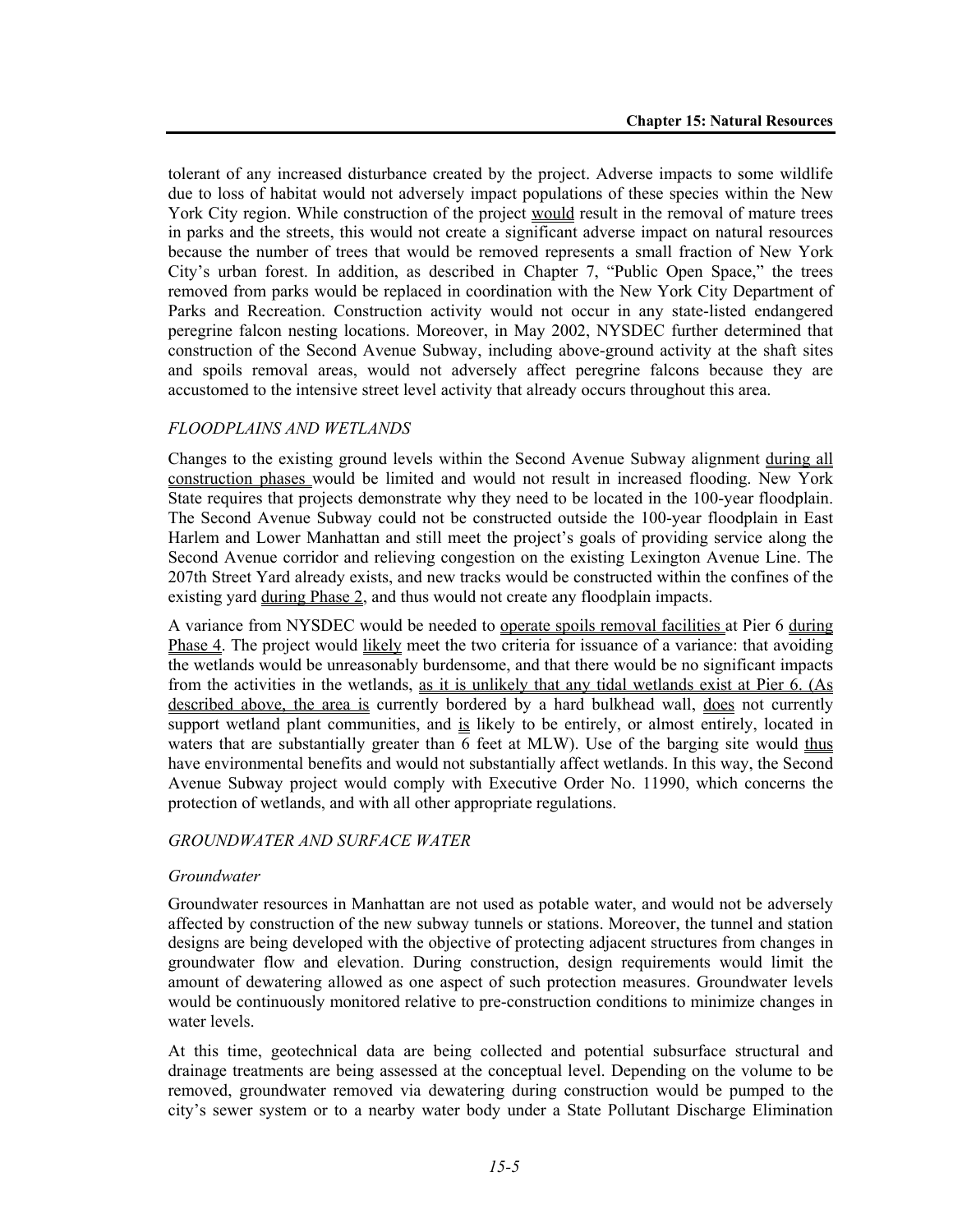System (SPDES) permit. As described in Chapter 14, "Contaminated Materials," if the groundwater contains contaminants and if these are present in levels that exceed the sewer use limitations set by the New York City Department of Environmental Protection (NYCDEP), the water would be treated using readily available technologies and retested prior to its disposal.

Construction work proposed at the various above-ground yard and maintenance sites would also not adversely affect groundwater. At each site, the work proposed would involve surface grading and trackwork, neither of which would result in impacts to groundwater.

#### *Surface Water*

The potential operation of barges during construction at Pier 6 in Phase 4 is not likely to create significant adverse impacts on the aquatic biota using the East River waterway. The construction activities would not introduce a new use to the location. Temporary water quality impacts would occur during installation of the barge equipment, from possible dredging and from a limited amount of pile driving, but the effects would be limited to temporary increases of suspended sediment. At Pier 6, the amount of dredged material would be small, approximately 3,500 cubic yards. The dredged material would most likely be disposed at an approved upland site, minimizing water quality effects associated with disposal. All applicable state and federal permit requirements associated with dredging operations also would need to be met before any dredging could be undertaken, and mitigation measures would be identified in consultation with the regulatory agencies. Sediment contaminants detected at Pier 6, such as SVOCs and PCBs, are tightly bound to sediments and have little potential to dissolve in the water column. Metals detected at Pier 6 are likely to be dispersed by the rapid current velocities of the East River. Therefore, any potential water quality effects would be short in duration and would be expected to return to a level consistent with the waterway's intended use shortly after construction activities stop.

As described above under "Existing Conditions," the area surrounding Pier 6 was dredged in fall 2001 so that it could be used for barging activities related to removal of materials from the World Trade Center site. The barging facilities used for that recovery effort have since been removed. Since sampling at Pier 6 conducted for the Second Avenue Subway revealed that sediment concentrations of contaminants exceeded NYSDEC guidance levels for some SVOCs and heavy metals, it is also likely that such contamination would also have existed prior to the dredging activities conducted to accommodate the World Trade Center operations. If the Pier 6 site is used for barging activities for construction of the Second Avenue Subway, any dredging required to accommodate the subway's barges would occur at least several years after the activities required for the World Trade Center. Therefore, any sediment suspended during the 2001 dredging effort will have settled prior to any dredging required for the Second Avenue Subway's construction, and thus there would be no potential for cumulative impacts from the two dredging projects at this site. Any resuspension of sediment caused by dredging and barging operations for the Second Avenue Subway project would be temporary and localized, as sediment would be expected to resettle within months after being disturbed.

The barging equipment at Pier 6 would be removed shortly after subway construction activities in this location is completed, unless another public agency (for example, with jurisdiction over in-water activities) were to ask that it remain in place for another public use. The barge site would be restored to its current condition.

At all locations near surface waters, the project would use specific techniques and safeguards to protect water quality in the event of materials, oil, or fuel spills from construction equipment or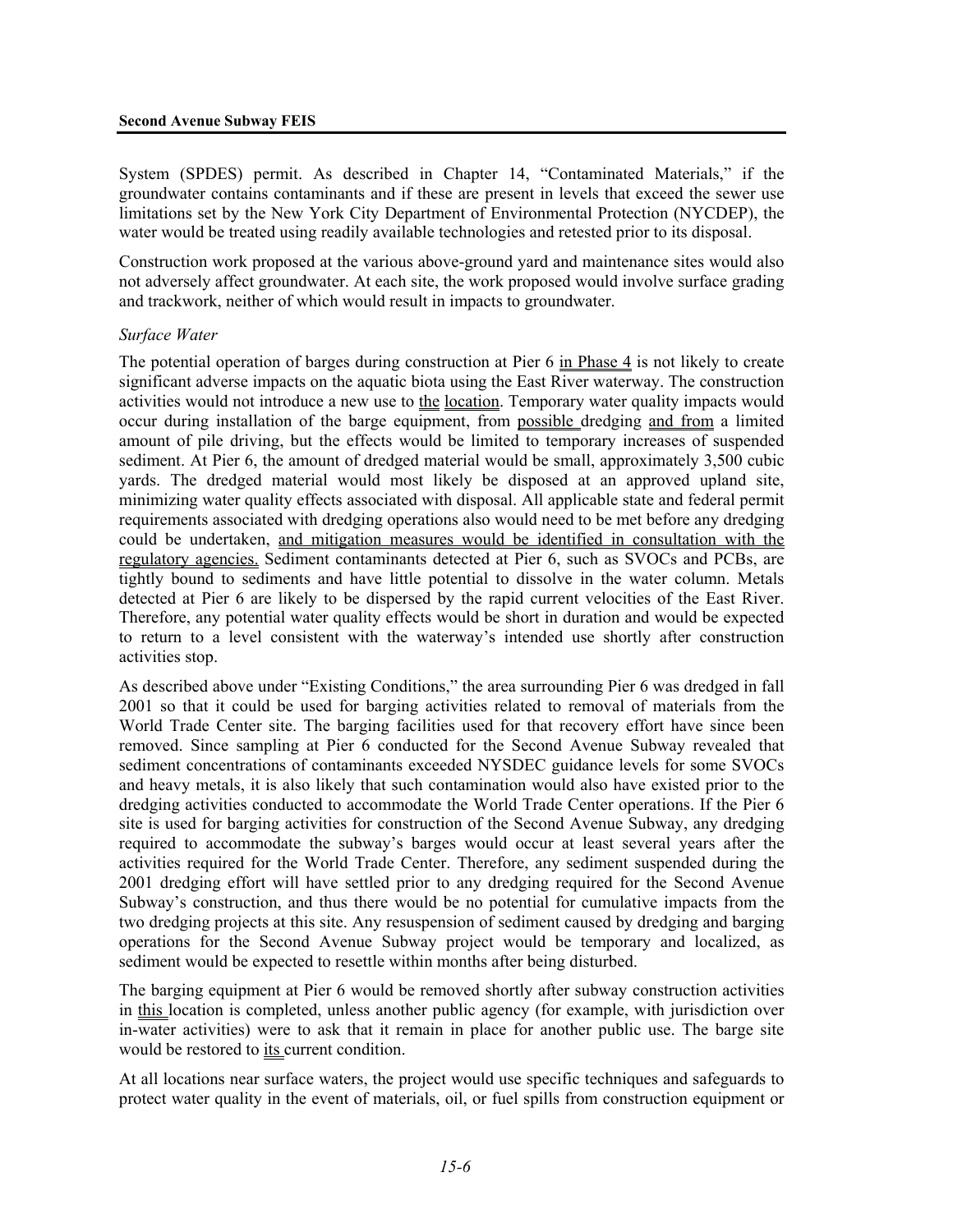barges, and best management practices would be used to control runoff and stormwater. A storm water pollution prevention plan (SPPP) will also be developed for Pier 6. However, during spoils conveyance, particulates and other fine matter may be released into the air, with some eventual settlement into the waterway that is not expected to cause significant adverse impacts to water quality. In addition, the wakes from tugs used to pull the barges could result in increased turbidity that would not cause significant long-term impacts to the waterway.

#### *AQUATIC BIOTA*

Construction and operation of the barge facility is not expected to result in any long-term adverse impacts to phytoplankton, SAV, or macroalgae present in the East River. Construction of the barge facility would result in temporary and localized increases in suspended sediment that may affect light penetration in the water column. This may result in temporary impairment to photosynthesis and primary production in the project area. Shading from the barge site structures (approximately 30,000 square feet in the East River) could also result in a temporary decrease in primary production. However, residence time under a fixed barge by phytoplankton would likely be short, and therefore the duration of decreased production would be very short and would not result in significant decreases in primary productivity within the Harbor Estuary. Shading may also decrease zooplankton's ability to locate prey but is not expected to adversely affect zooplankton populations because of their short residence time in the shaded areas. Furthermore, the presence of pollution-tolerant and pollution-sensitive macroinvertebrates at Pier 6 suggests that the concentration of SVOCs and metals detected in sediments at this site are not having a major effect on the macroinvertebrates. Therefore, the resuspension and redeposition of these contaminants should not significantly adversely affect macroinvertebrates. Benthic recolonization would be expected to occur relatively quickly, starting within weeks and taking approximately 1 to 2 years to complete. Dredging would result in a temporary loss of benthic invertebrates from these areas. However, these species would again be expected to quickly recolonize the new sediment and pile substrate.

Turbidity and disturbance of substrate habitat and the water column could have a temporary adverse impact on the habitat for certain fish species dependent on sight for feeding and sensitive to light levels. However, these species have adapted to estuarine conditions and can avoid highly turbid conditions that are temporary in nature. Construction activities would not substantially alter the existing fish habitat at the in-water construction site, so adverse impacts would not be expected. Nevertheless, as part of the permitting process, coordination with NMFS and other agencies would occur to determine the most appropriate seasons and timeframes for in-water construction. The construction activities would not result in any adverse impacts to protected turtle species. Sea turtles are not expected to occur in the project area except as occasional seasonal transient individuals. They do not reside in the project areas and are unlikely to pass through the East River when they leave Long Island Sound in the winter.

The dredged material would most likely be disposed of at an approved upland site, minimizing potential effects to aquatic biota associated with disposal.

#### *EROSION, STORMWATER MANAGEMENT, AND DEWATERING*

A SPDES permit from NYSDEC would be secured and storm water management plans implemented during construction to minimize the potential for on-site erosion, sedimentation, and stormwater pollution. The stormwater management program would contain appropriate requirements for erosion and sedimentation controls to be used during construction. With these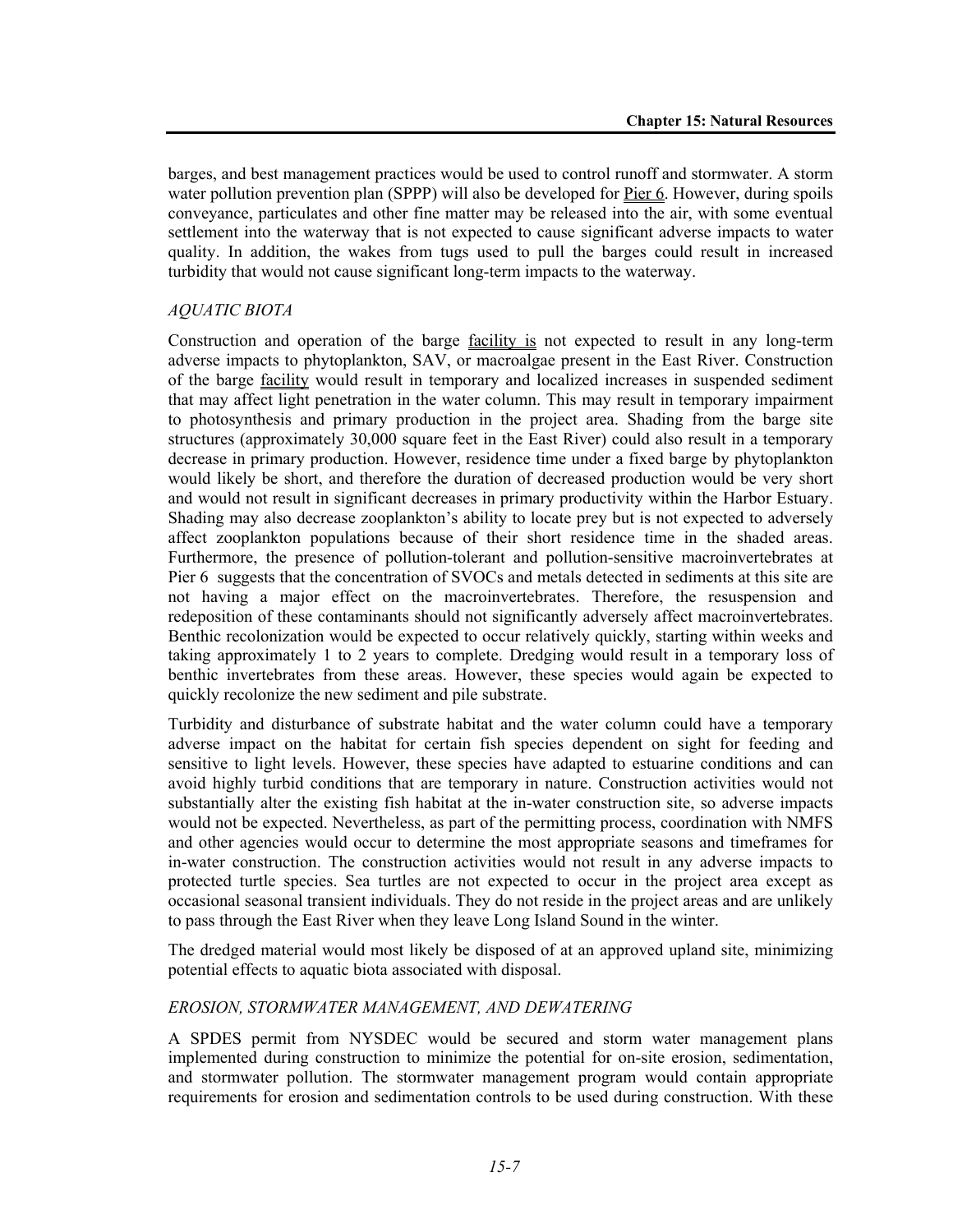measures in place, erosion and stormwater pollution would be minimized and adverse impacts to water bodies near the construction sites would be avoided. Approval from NYCDEP would also be secured in order to discharge water from the required dewatering activities into the sewer system. With use of proper pre-treatment measures, no impacts to the East River would occur.

# **G. PERMANENT IMPACTS OF THE PROJECT ALTERNATIVES**

## **NO BUILD ALTERNATIVE**

Under the No Build Alternative, continued water quality improvements within the project areas should improve aquatic habitat and utilization by aquatic organisms.

### **SECOND AVENUE SUBWAY**

The operations of the Second Avenue Subway would have no significant impacts on geology, groundwater, terrestrial vegetation and wildlife, floodplains, water quality, primary producers or zooplankton, fish, or endangered, threatened, or special concern species.

The presence of new tunnels and stations in the soils and bedrock of Manhattan would not adversely affect geological conditions there. Design of the new subway is being developed with the objective of protecting adjacent structures from changes in groundwater flow or elevation. As a result, it is not anticipated that permanent changes (e.g., raised or lowered levels) in the groundwater level would result from construction of the subway structures. At this time, geotechnical data are being collected and potential subsurface structural and drainage treatments are being assessed at the conceptual level. No new outfalls to surface waters are proposed as part of the project.

The new tunnels and stations would be constructed to be resistant to water infiltration. The tunnels would have concrete tunnel liners with voids between the liner and the rock/soil sealed by injecting cement grout, under pressure. This is designed to create an effective barrier against the seepage of water into the tunnel. Some groundwater would nevertheless enter the tunnels, and would be drained to sumps (low points) used to collect water and then pump it to the sewer system. The project would not add significant amounts of groundwater to the city's sewer system, and would not increase the flows from the city's combined sewer outfalls to nearby water bodies substantially.

Operation of the Second Avenue Subway also would not have any significant impacts on vegetation or wildlife along the Manhattan alignment. The urban environment in which the existing vegetation and wildlife currently exist would not be altered, and species that inhabit the area today are likely to continue to do so in the future.

The Second Avenue Subway alignment and some storage tracks pass through several locations that are within the 100-year floodplain in Manhattan. No habitable structures would be located within the floodplain, and the project would not result in any increase in flooding in those areas.

Operation of the Second Avenue Subway also would have no impact on any rare, threatened, or endangered species because no in-water activities would occur once the project is operational.

As described earlier, the project could affect surface water quality during construction, including the removal of construction facilities.